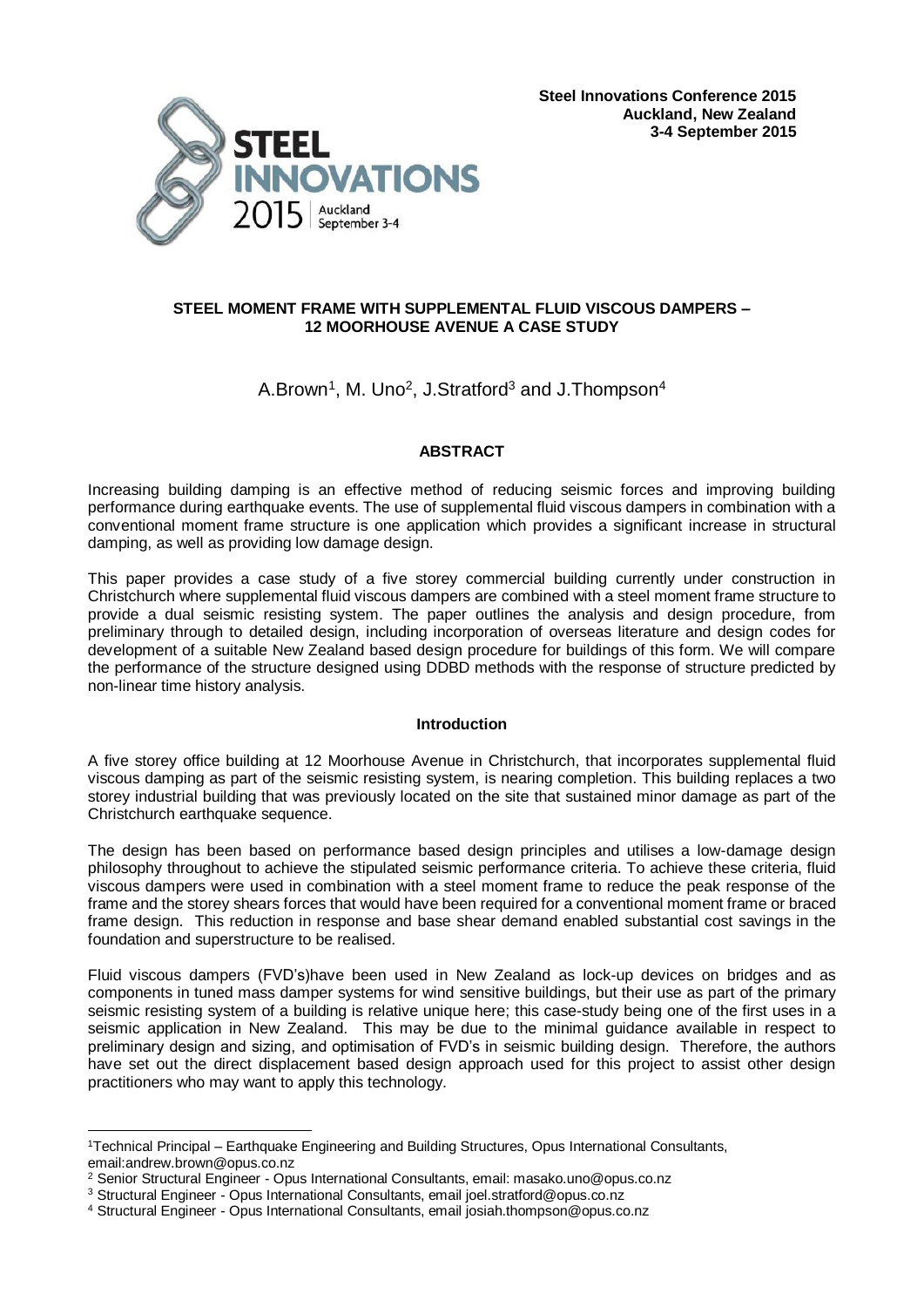## **Building Description**

### **Structure Summary**

The building comprises two towers (east tower and west tower), which are separated by a lobby area that provides for access and service corridors between levels. Both towers comprise five storeys (four suspended levels plus ground floor) with an apartment atop the roof of the west tower. The gross floor area of the building is approximately 6,970 $m^2$ , with the majority of the building being designed as commercial offices.

The building form consists of steel frame construction to give an open-plan office space, with seismic resistance being provided by steel moment resisting frames combined with the provision of diagonal braces in both principal directions of the frame. Non-linear viscous dampers are incorporated in the bracing system to improve the seismic resilience of the building by providing increased damping, hence reducing both interstorey drifts, and floor accelerations. This also reduces the overall base shear and axial demand on the foundation system.

### **Gravity Structure**

The suspended floors consist of a 0.9 mm thick ComFlor 60 composite steel/concrete floor system supported on primary and secondary steel beams. The overall slab thickness is 150mm.

The steel frame is set out on a centreline-to-centreline grid spacing of 7.5m by 9.0m. This is to achieve an open floor plate, uninterrupted by a large number of columns, and to be consistent with an efficient pile spacing which allows direct support of the columns. Inter-storey heights are typically 3.6m, with the ground floor being 4.1m.

Due to the potential for liquefaction at the site, and magnitude of the foundation design loads, the foundation system consists of 900mm diameter bored piles with a grillage of ground beams spanning over top. The foundation system was designed using a performance based design approach to give a consistence between building and foundation performance. The design and construction of the foundation system is described in Barounis (2015).

### **Lateral Load Resisting Structure**

The lateral load resisting system is a dual system, incorporating fluid viscous dampers in combination with a steel moment frame. The seismic system is designed such that 70% of the design base shear is resisted by the moment frame and 30% of the design base shear is resisted by the FVD's. This split is denoted by the damping proportion factor, β, which is the proportion of base shear taken by the fluid viscous dampers, i.e. β  $= 0.3$ . This is discussed further in the seismic design procedure.

Additionally, the steel moment frame has been designed with sufficient strength capacity (i.e. ignoring drift limitation provisions of NZS 1170.5) to resist 0.75V<sub>base</sub> of an equivalent moment frame without any supplemental viscous (or hysteretic) damping devices. This is required to satisfy the viscous damped moment frame provisions of ASCE 7-10, ensuring the moment frame has a natural resilience, and sufficient elastic strain energy to provide a re-centering force.

FVD's are provided on bracing lines distributed evenly about the building in both principal directions to provide a lateral load resisting structure with a centre of rigidity close to the centre of mass.

The layout of the FVD's and moment frames is shown diagrammatically in Figure 1.

The roof and floor diaphragms span horizontally to distribute load to lateral load resisting system at each level.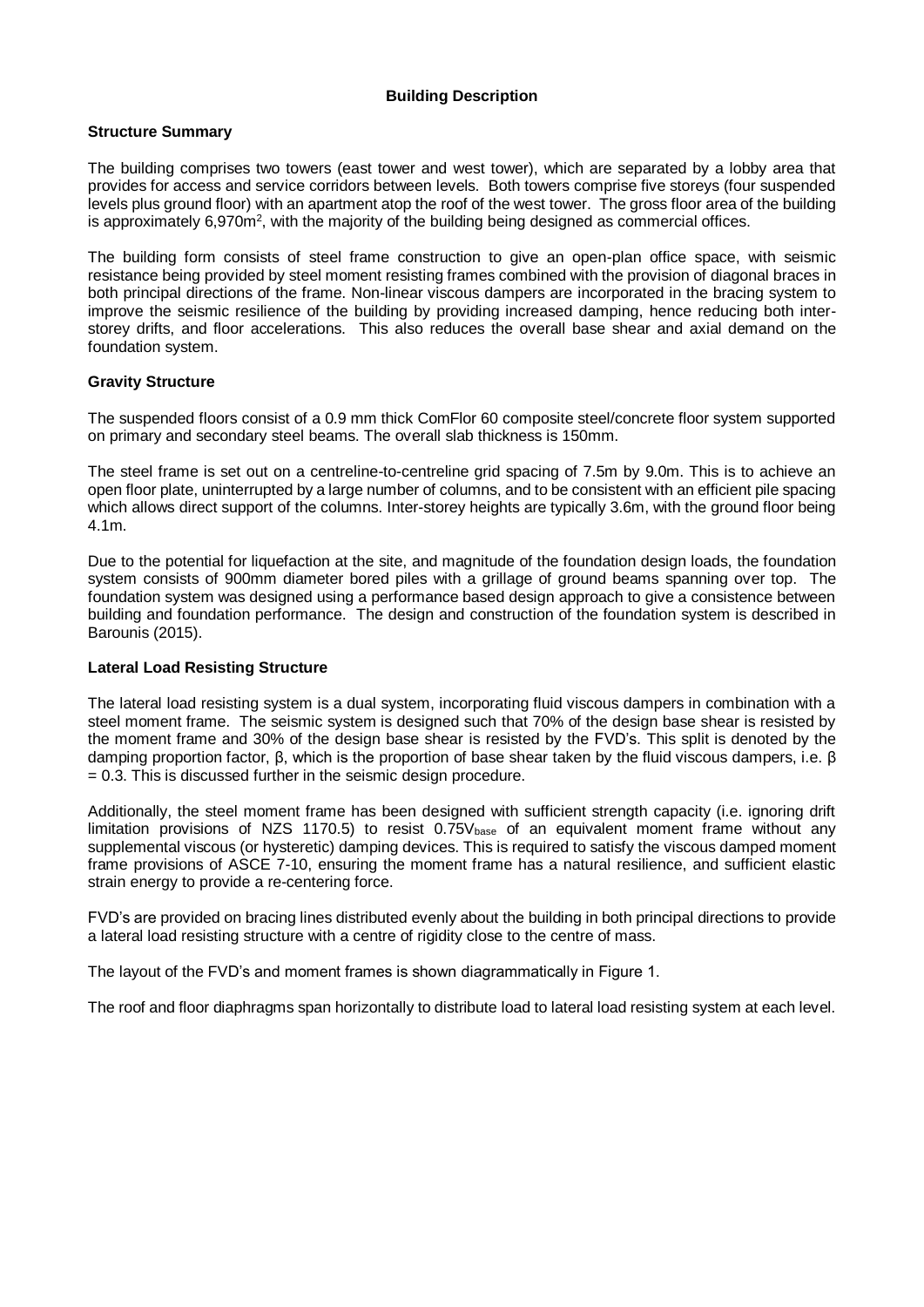

**Figure 1:** Structural layout

### **Fluid Viscous Dampers**

Fluid viscous dampers typically consist of a cylinder with an internal piston that allows transfer of silicon oil between two chambers through orifices in the piston head. The devices become active during dynamic events when the displacement induced creates a relative velocity between each end of the device, and the energy input is converted to heat.

The force displacement relationship for a fluid viscous damper is primarily a function of the relative velocity between each end of the device. Damper force increases with stroke velocity, with the force-velocity relationship defined by Eq (1).

$$
F_{\text{damper}} = CV^{\alpha}
$$

(1)

where:

 $C =$  damping constant (KN/(m/s)  $V =$  velocity (m/s)  $\alpha$  = velocity exponent (0.15  $\leq \alpha \leq 1.0$ )

The velocity exponent defines the linearity of the damping relationship, with  $\alpha$  = 1.0 giving a completely linear force-velocity relationship, and the level of non-linearity increasing as the α-value decreases, refer Figure 2.



**Figure 2:** Viscous damper force-velocity and force displacement response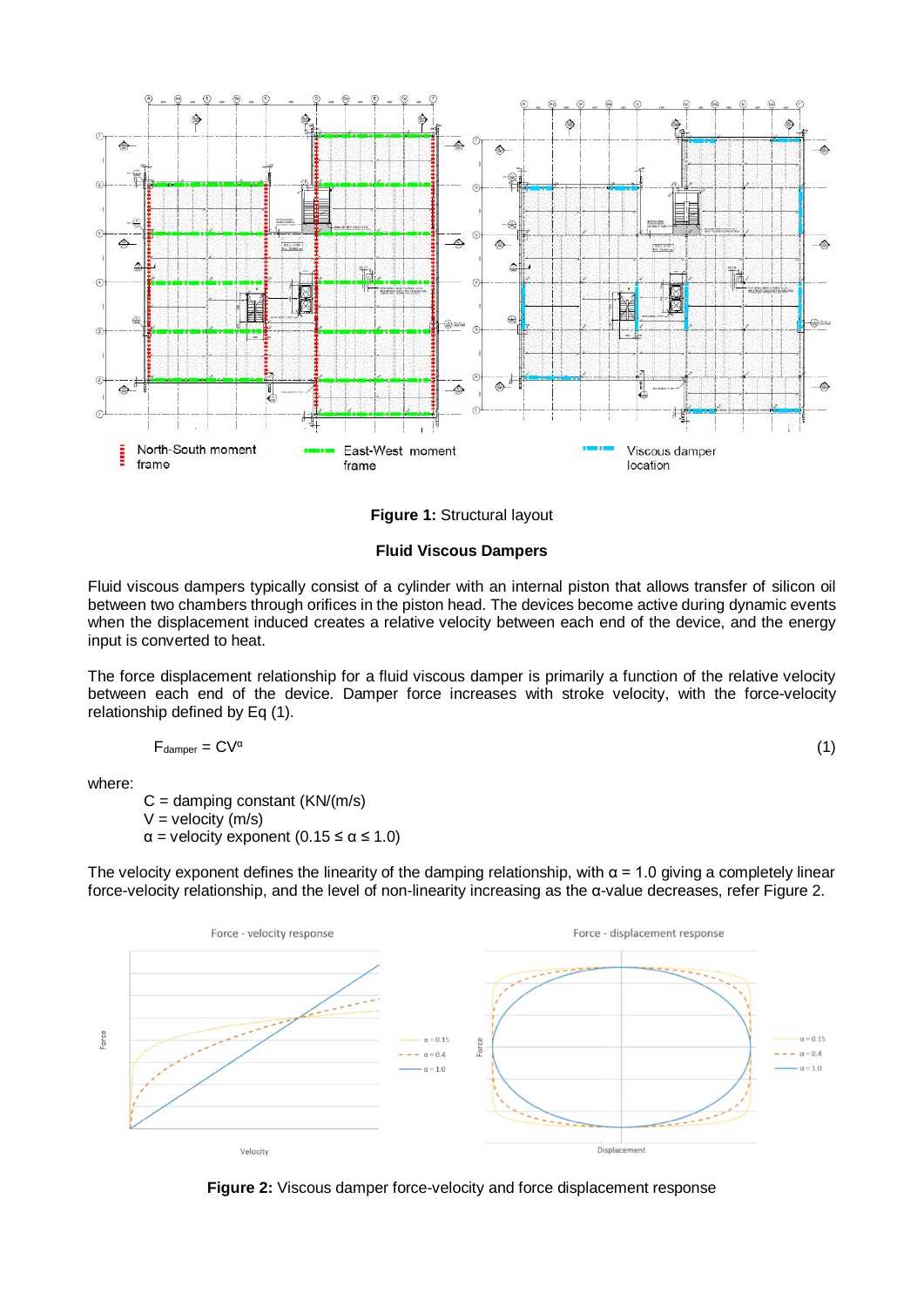In a typical moment frame building the maximum seismic forces occur at maximum lateral displacement, however the building velocity is typically zero at this point as the displacement direction reverses, therefore the force in the dampers is almost zero. Maximum damper forces will occur at maximum velocity, which typically occurs when the building has around zero lateral displacement (i.e. close to its normal at rest position), and therefore the seismic forces in the frame are typically close to zero. Therefore the peak damper force is usually out of phase with the response of the MRF building

As the seismic induced velocity of building diminishes following an earthquake, the damper force diminishes, therefore provided the building frame has sufficient re-centering ability, the dampers do not restrict the building from re-centering back to its normal at rest position.

### **Seismic Design**

The building has been designed as a moment resisting frame with supplementary fluid viscous dampers. The seismic design of the integrated system is described below. Additionally, the moment frame has been designed to have the capacity to resist at least 75% of the base shear required for standalone MRF system, as required in ASCE 7-10.

The building was designed using the direct displacement-based design (DDBD) approach, as proposed by Priestly et al., (2007), and more formally set out in Sullivan et al., (2012). Additionally, recent publications on the design of viscously damped systems, particularly by DDBD methods have also been relied, in particular, Sullivan and Largo (2012), and Largo et al., (2012). Further relevant publications are cited in the references section within.

### **Seismic Design Parameters**

The elastic site acceleration spectrum is derived in accordance with AS/NZS 1170.5:2004, with site and building parameters of:

| Site subsoil class: |                                                                               |
|---------------------|-------------------------------------------------------------------------------|
| Proximity to fault: | >100km.                                                                       |
| Location:           | Christchurch, $Z = 0.3$                                                       |
| Importance Level:   | IL2                                                                           |
| $S0$ factor         | 0.7 (except that $S_p = 1.0$ for assessment of the required maximum stroke of |
|                     | the dampers for ULS and MCE analysis).                                        |

## **Performance Criteria**

The following seismic performance criteria were adopted for the design of the integrated system:

| SLS: | - Limit damage to non-structural elements<br>- No damage to structural elements                                            |
|------|----------------------------------------------------------------------------------------------------------------------------|
| ULS: | - Damage to non-structural elements<br>- Repairable damage to structural elements<br>- Potential residual drift limited    |
| MCE: | - Substantial damage to non-structural elements<br>- Damage to structural elements, but repairable<br>Callange nuaireathan |

- Collapse prevention

## **Preliminary Design**

Because the force response of fluid viscous dampers is out of phase with the response of the moment resisting frame, preliminary design considering both acceleration and velocity response of the system, along with damping contributions of each component would be onerous. Therefore a simplified procedure is required. The design advice contained within the referenced literature gives little guidance on this interim step of the design process.

The approach adopted for this building was to simplify the problem by designing the moment resisting frame members to the ASCE 7-10 requirement to resist 75% of the base shear of an equivalent moment frame, using a system displacement ductility of  $\mu$  = 3.0. For the preliminary sizing of the dampers, the approach adopted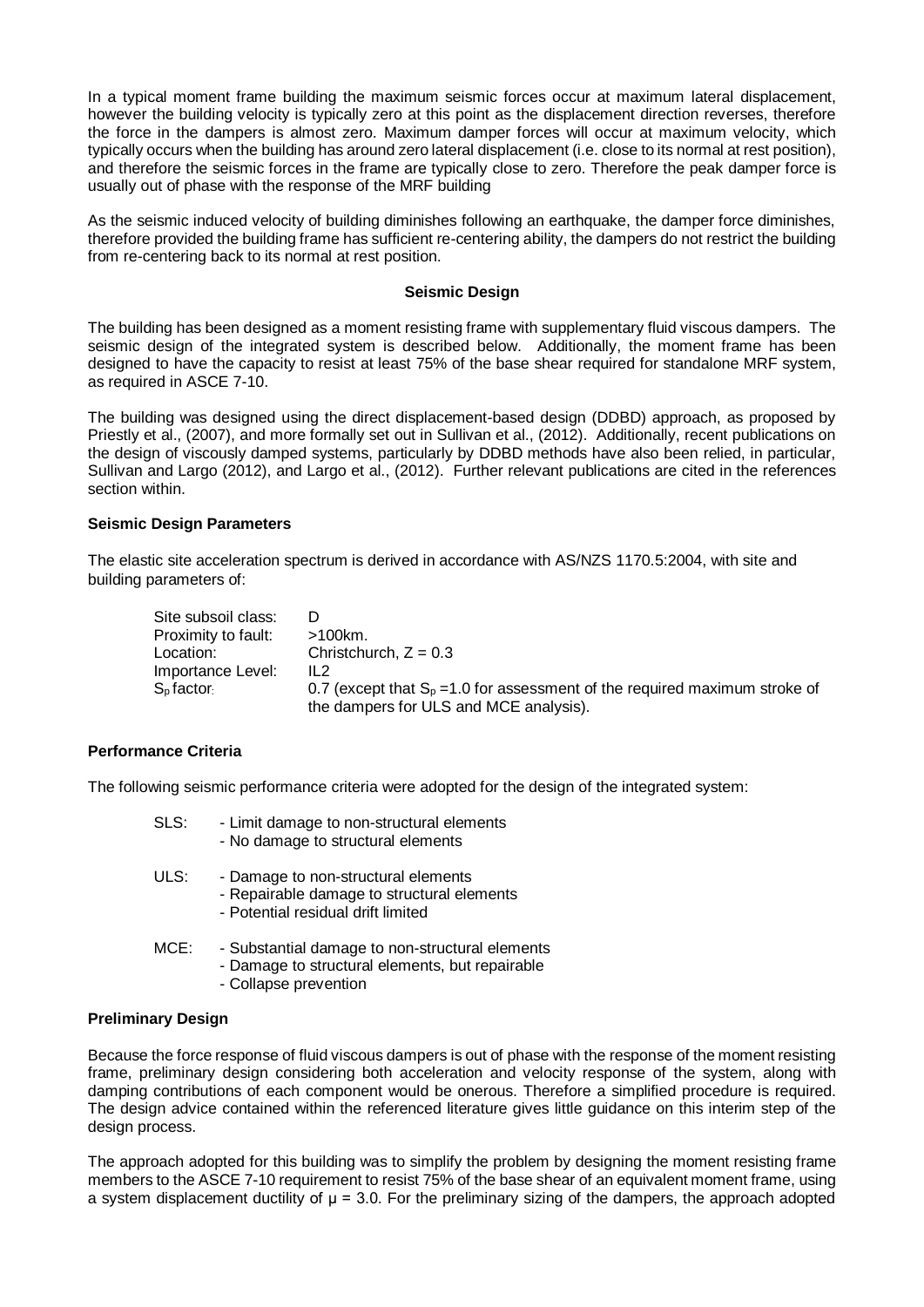was to select the expected final overall structural damping value and reduce the elastic design spectra for this level of damping (typically in the range of  $20 - 40\%$ ), then determine the building storey forces using the equivalent static method. The proportion of force carried by the dampers is given based on the selected βvalue. For this building this approach gave a good estimate of the size of dampers required for the lower storeys, but overestimated the sizes for the upper floors, even when ignoring the 8% force lumped at roof level that is typically applied when using the equivalent static method.

## **Seismic Design of Steel Moment Frame**

## *Design Base Shear*

The design base shear of the moment frame without dampers was determined in accordance with ASCE 7- 10, which requires that the moment frame is designed for a minimum base shear, *Vmin*, of the greater than:

$$
V_{min} = \frac{V}{B_{V+I}} \tag{2}^{5}
$$

$$
V_{min} = 0.75V \tag{3}^{5}
$$

where:

*V* = seismic base shear in the direction of interest, determined in accordance with NZS1170.5;

*BV+I =* numerical coefficient as prescribed in Table 18.6-1 (ASCE 7-10, second printing) for the sum of the effective viscous damping in the fundamental mode of vibration of the structural direction of interest, plus the inherent hysteretic damping of the moment frame of the first mode period.

For this building the  $0.75V_{base}$  requirement governed the moment frame design.

## *Frame Design Approach*

The design of the steel moment frame was carried out in accordance with the requirements of NZS 1170.5 and NZS3404 for a Category 2 structural system (μ = 3.0**)**, with amplification on design requirements as given in Hera Report R4-76.

Through this design process the steel frame design was based on strength requirements only, with drift and serviceability requirements neglected, as per the approach of ASCE7-10 for a viscously damped moment frame.

## **Design of Viscous Dampers**

The viscous damper design was carried out using a specific Direct Displacement Based Design (DDBD) approach adopted for this building, which allowed for sizing of the dampers without the need for significant iteration of the DDBD process. This is predominantly because the FVD's do not alter the stiffness of the moment frame, so altering the damper configuration does not affect the static mode shapes derived for the building. Verification of the DDBD was carried out by Non-linear Time History Analysis (NLTHA). The DDBD approach adopted consists of nine main steps, which are shown diagrammatically in Fig. 3. Explanation is provided on the specific design steps used where they vary from the normal DDBD approach.

## *Step 1 - Define the design displacement profile*

The seismic design of the MRF was based on selection of a storey drift limit that is consistent with the performance requirements. For both principal directions the inter-storey drift limit of 2.0% was selected to achieve the performance requirements, including meeting minimum code requirements, limiting damage to structural and non-structural elements, and minimising residual drift of the building.

The target drift value was reduced, based on judgement, by 15% to allow for torsional effects in the 2-D DDBD. This gave a 2-D design displacement of  $\Delta_d \approx 110$ mm at the effective height. Following initial developed design and damper sizing this value should be reviewed and accounted for in the relative stiffness and locations of the dampers. During detailed design a 3-D NLTHA was undertaken to validate the design, including the effects

<sup>5</sup> ASCE 7-10, second printing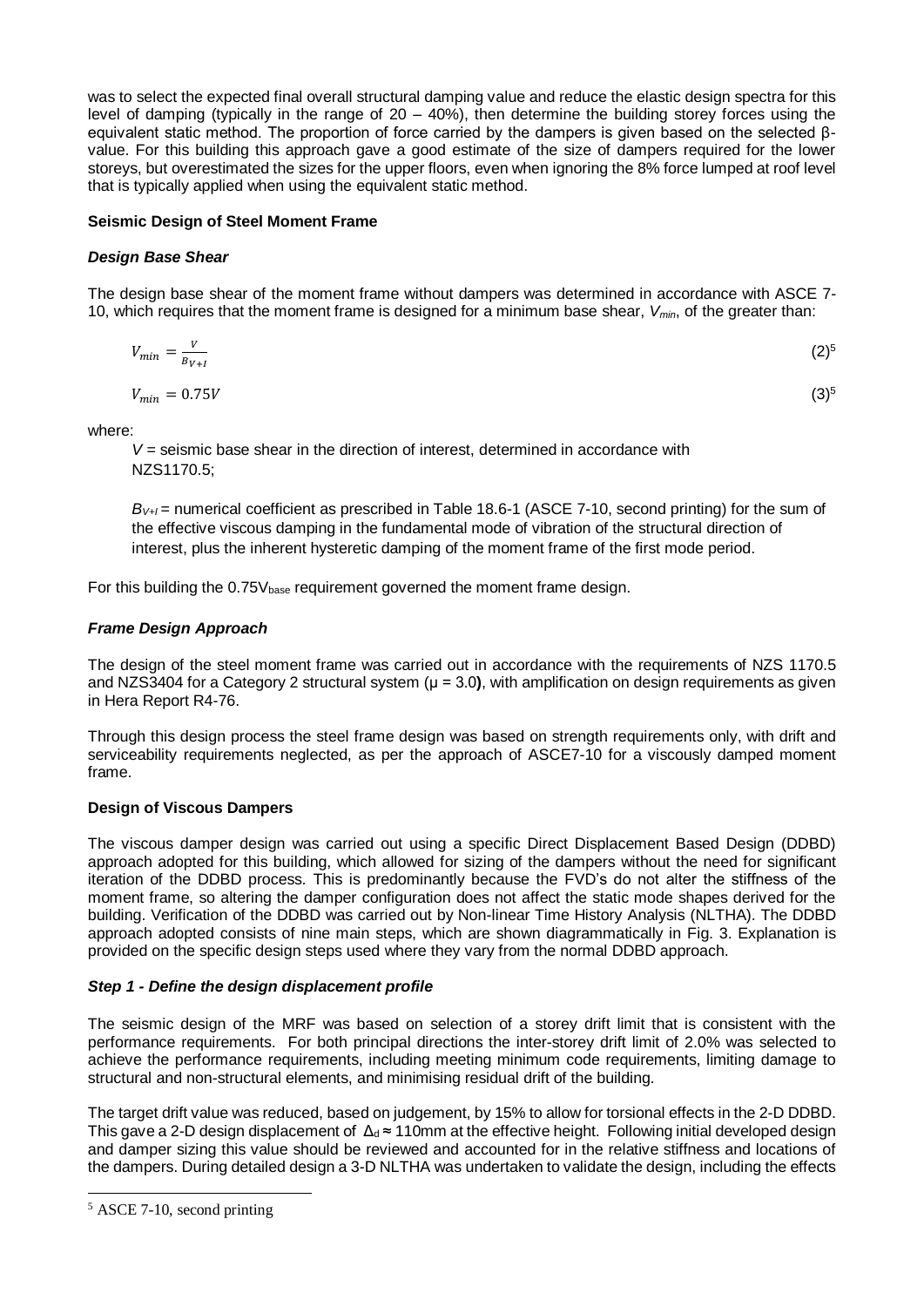of stiffness eccentricities, and mass eccentricities, including accidental mass eccentricity.

Now, calculate the design displacement using the typical DDBD procedure, but with the displacement at level *i* given by:

$$
\Delta_{i} = \omega_{\theta} \theta'_{c} H_{i} \left( \frac{p H_{n} - H_{i}}{p H_{n} - H_{1}} \right) \tag{4}
$$



**Figure 3:** Adopted direct displacement based design procedure (after Sullivan, Largo 2012)

The reduction factor *ω<sup>θ</sup>* accounts for higher mode effects on storey drifts and can be calculated from Sullivan, Priestley (2012), but for 6 storeys or less the value is equal to 1.

Generally, the constant  $p = 4$  for frames (Priestley, 2007), but Sullivan, Largo (2012) suggests an alternative value is required for viscously damped frames to achieve the correct displacement profile. Sullivan, Largo (2012) suggest an initial value of *p*=2 as a trial value and the value should be optimised against the designed displacement profile. The actual displacement profile can be verified against the analysis model in Step 8, and the design adjusted as required.

The effective mass and effective height can be calculated using conventional DDBD procedures. *Step 2 - Choose the storey shear proportion for the dampers*

The proportion of the design storey shear that each damper will resist, *βi*, can be selected. This design used a constant value of *β<sup>i</sup>* up the building, so *β* will be given by:

<sup>6</sup> Sullivan, Largo, 2012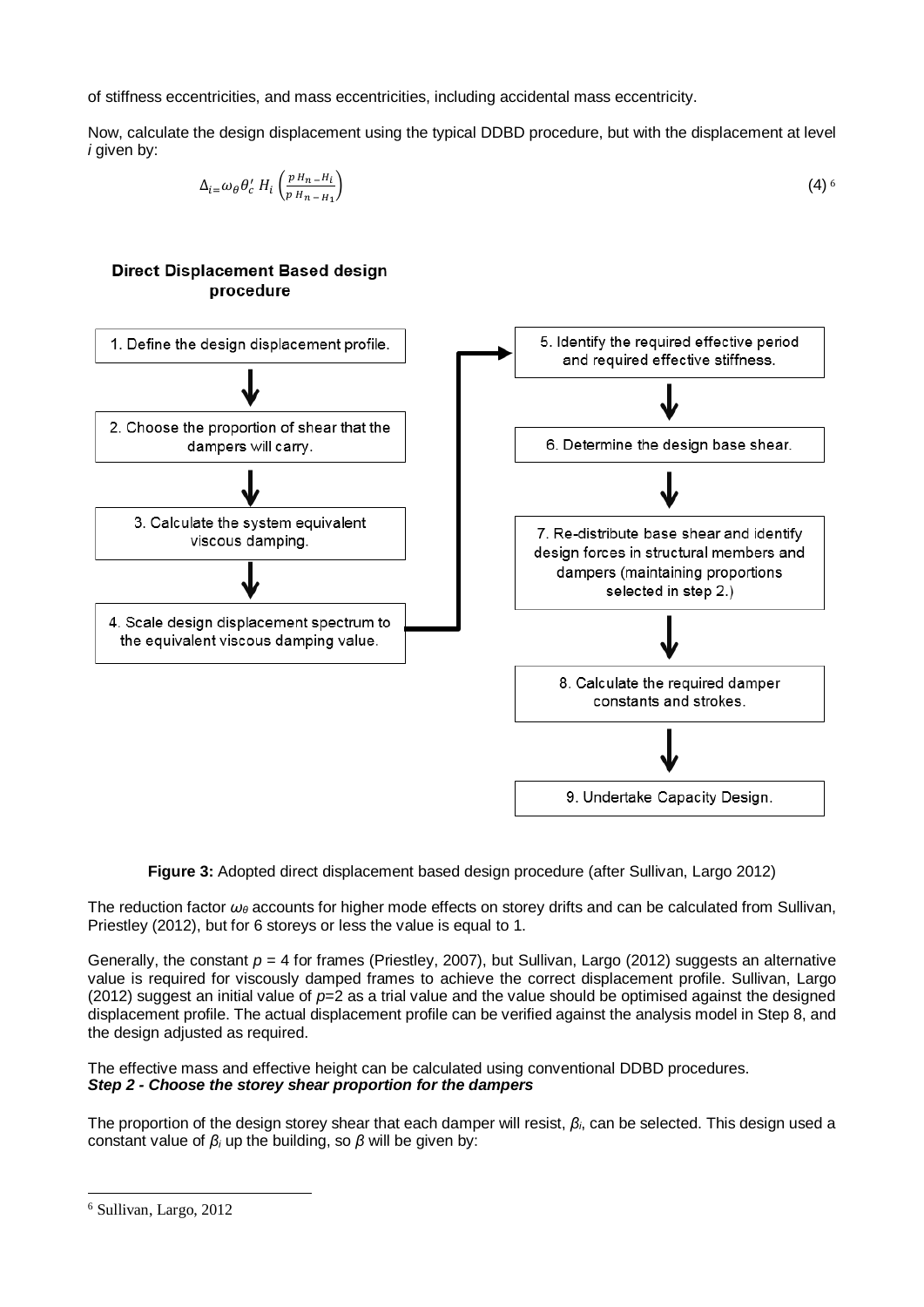$$
\beta = \frac{V_{dam}}{V_{stru}}\tag{5}
$$

This *β* value can be altered if a non-constant split of storey shear between the dampers and frame is required up the building. Optimising the seismic system will be an iterative process, balancing the relative benefit provided by increasing the proportion of design storey shear taken by the dampers, and hence the viscous damping provided, relative to the higher cost of larger damping units and associated larger capacity design actions.

*β* is set as the value between 0 (no contribution to resistance provided by dampers) to 0.6 (60% of system base shear resisted by dampers). Suggested values for regular steel frame buildings are typically in the 0.25 to 0.40 range.

The initial value selected for the design was  $\beta = 0.4$ .

### *Step 3 – Calculate the equivalent viscous damping*

The equivalent viscous damping of the SDOF system was determined by calculation as follows.

$$
\xi_{eq} = \xi_{eq,st} + \frac{\beta}{1+\alpha} \tag{6}
$$

Where  $\xi_{eq,st}$  is equivalent viscous damping offered by the structure (excluding dampers) for the design displacement of the system:

$$
\xi_{eq,st} = 0.05 + 0.577 \left(\frac{\mu - 1}{\mu \pi}\right) \tag{7}
$$

where *µ* is the ductility demand at the design displacement of the frame. The yield displacement for both primary directions was verified against a bi-linear force-displacement response for the lateral system obtained by pushover analysis of the initial design.

The equivalent viscous damping of dampers is given by:

$$
\frac{\beta}{1+\alpha} \tag{8}^7
$$

where *β* is the ratio of the shear resistance offered by the dampers to the base shear, as selected in step 2, above; and *α* = viscous damper velocity power constant, with typical values of *α* falling within the range of (0.15 ≤ *α* ≤ 1.0). A value of *α* = 1.0 gives a linear viscous damper response, whereas values of *α* ≤ 1.0 gives a non-linear viscous damper response, refer Fig. 2.

For this building a value of *α* = 0.4 was adopted to try to maximise the non-linear viscous damping response. This will reduce the base shear and capacity design actions compared to linear viscous dampers, and will maximise the damping forces that can be obtained at the peak displacement response of the structure. The steel frame has an approximate yield drift of *θy* = 1.4%, so limited hysteretic damping was provided the structure at the peak displacement. Therefore a lower value of *α* will help to maximise the damper equivalent viscous damping at the peak displacement in order to maximise the benefit of the dampers.

The *α* value is dependent on what can be supplied by the various damper manufacturers.

#### *Step 4 – Scale the displacement spectra*

Modify the elastic displacement spectrum (obtained by conversion of elastic acceleration spectrum of 1170.5), to obtain the displacement spectra for the equivalent viscous damping value calculated above, allowing for a highly damped structure, responding principally elastically. The following response spectrum modification factor is suggested for highly damped structures (Sullivan, Priestley, 2012):

$$
R_{\xi} = \left(\frac{0.10}{(0.05 + \xi)}\right)^{0.5} \tag{9}
$$

<sup>7</sup> Sullivan, Priestley, 2012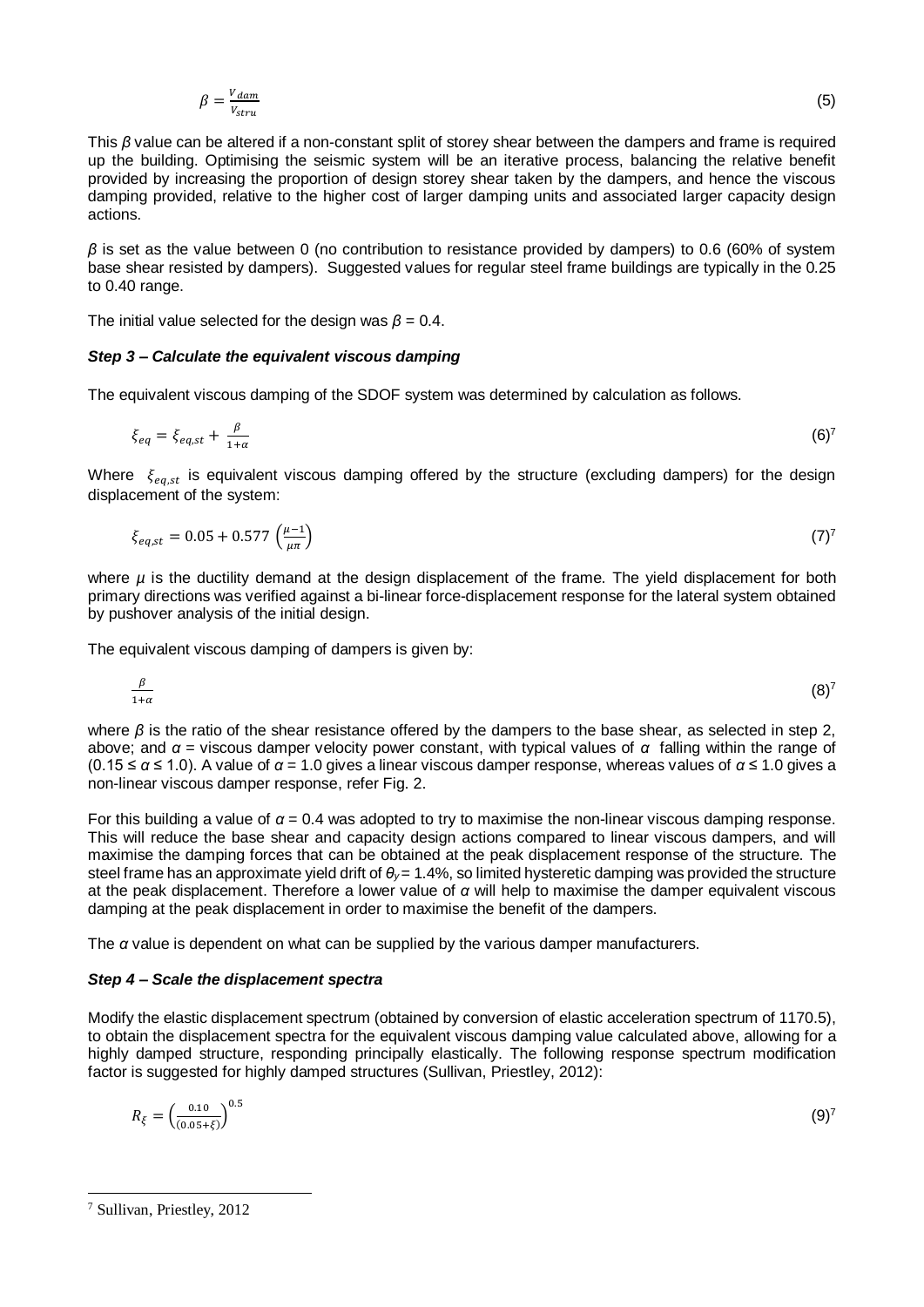This will give a more conservative spectrum than modification factor of  $R_{\xi} = \left(\frac{0.10}{(0.024)}\right)$  $\left(\frac{0.10}{(0.02+\xi)}\right)^{0.5}$  that is typically used for structures responding inelastically (NZSEE Red Book, 2006). For the initial design, only far-field effects were considered, i.e. the power factor in the modification factor of 0.5 is used, rather than a value of 0.25 that is suggested for near field sites, where forward directivity is possible. Near-field effects have been shown to be relevant for sites in Christchurch, but experience suggests that far-field effects will govern the design. Therefore, a displacement spectrum modified for far-field effects only was used to develop the initial design, and the performance of the design was checked by NLTHA, which incorporated a number of near-field earthquake records.

### *Step 5 – Calculate the effective period and effective stiffness*

The effective period,  $T_{e}$ , for the SDOF system at the design displacement was determined from the displacement spectrum and then the effective stiffness of the system *K<sup>e</sup>* was calculated in the normal way.

### *Step 5 – Calculate the design base shear*

The design base shear, including P-∆ effects, can be calculated as:

$$
V_b = k_e \Delta_d + V_{p-\Delta} \tag{10}^8
$$

For P-Δ effects, check that:

$$
\frac{m_e g}{k_e l_e} < 0.05\tag{11}^8
$$

and if so, ignore as insignificant, otherwise:

$$
V_{p-\Delta} = C \frac{\sum_{i=1}^{n} P_i \Delta_i}{H_e} \tag{12}
$$

### *Step 7 – Calculate the design member forces and design damper forces.*

The base shear force was distributed up the building with higher mode effects accounted for by lumping 10% of the design base shear at the roof.

The proportion of the storey shear assigned to the dampers *β,* was determined in step 2, so the damper force is given by  $F_{i'd}$  for each level.

$$
F_{i,d} = \beta V_i
$$
  
=  $\beta \sum_{j=i}^{n} F_j$  i.e.  $\Sigma F_j$  = design storey shear on  $i^{th}$  level

### *Step 8 – Calculate the required design damper constants and stroke.*

The peak damping force of non-linear dampers is given by the equation:

$$
F_d = C \left(\frac{2\pi\Delta_d}{T}\right)^{\alpha} \tag{13}
$$

Where *C* is the viscous damper constant and *α* is the viscous damper power constant, refer Fig. 2.

Therefore the design viscous damper constant can be determined for the dampers located at each level by:

$$
C_{d,i} = F_{i,d} \left(\frac{r_e}{2\pi \delta_{di}}\right)^{\alpha} \tag{14}
$$

Where  $\delta_{di}$  = displacement damper demand at level *i*. Note that this is not the storey displacement demand, but the damper displacement demand, which can be easily calculated based on the configuration of the damper. Rigid body rotation should be considered when calculating the displacement demand of the damper

<sup>8</sup> Sullivan, Priestley, 2012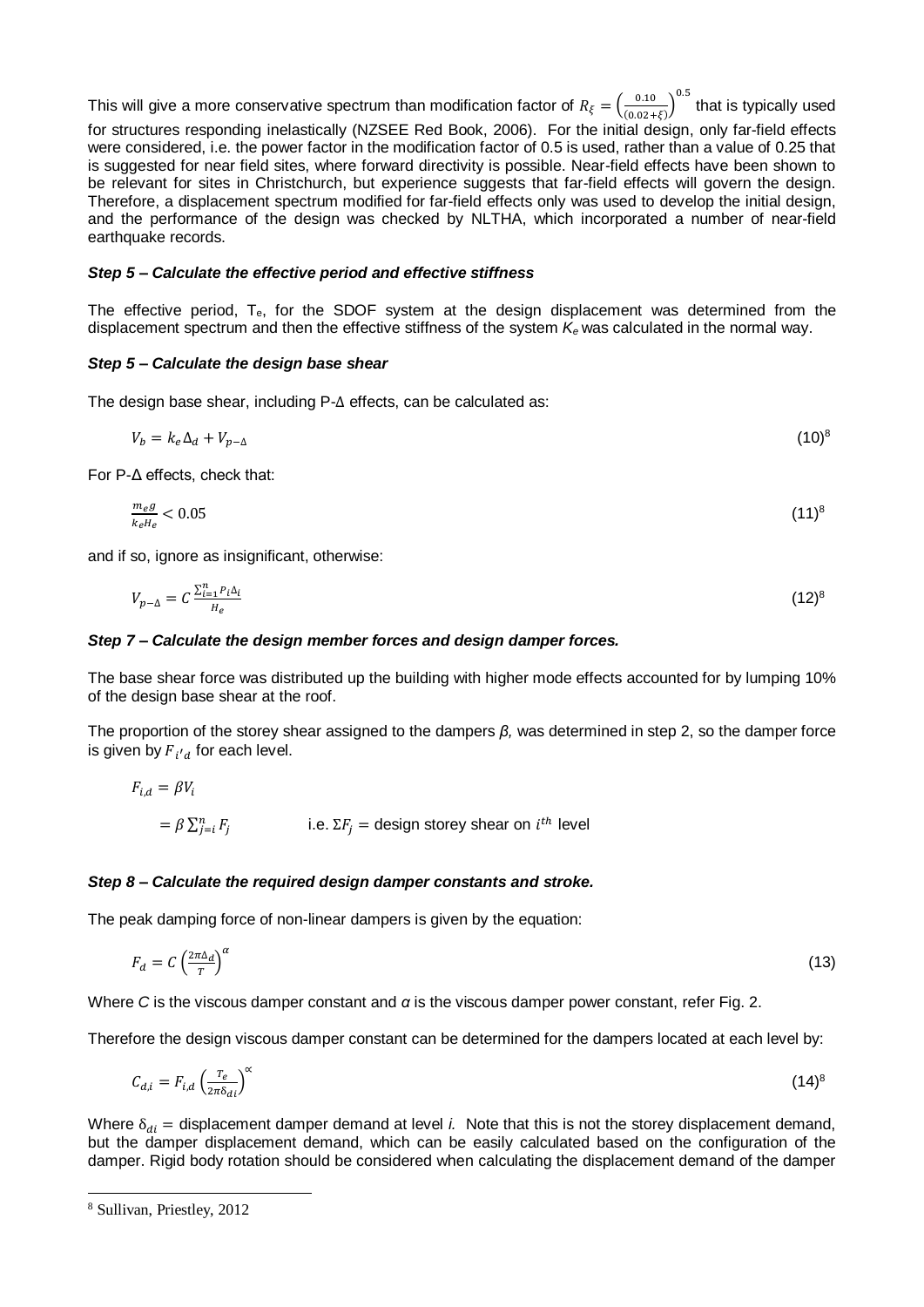as this component of the storey drift will not contribute to the damper stroke, refer Fig. 4. Allowance for this will reduce damper stroke, and hence viscous damping provided at each level, and further guidance on how to allow for this is given in Maley (2010).

Once this system is analysed, the displacement profile of the integrated system, and effective total damping of the system can be compared to the design values and adjustments made, if necessary, then step 1 to 8 repeated until the analysed values match design values.



**Figure 4:** Viscous damper displacement components: (a) brace elongation, (b) column axial deformation at level under consideration, (c) rigid body rotation from axial deformation (after Maley 2010)

## *Step 9 – Undertake capacity design.*

Having determined the storey shear demand on the frame, the frame can be designed to provide the stiffness to achieve the displacement profile defined in step 1 above (or the displacement profile can be modified and the DDBD process can be refined through iteration).

Having determined the required strengths at potential plastic hinge locations, capacity design for the structure can be undertaken using normal capacity design procedures. For the dampers and their connecting elements, the overstrength force that can be developed will depend on the maximum velocity that can be developed. FEMA 356 suggests the maximum velocities will be between 1.3 to 2.0 times the velocity associated with the first mode response to the maximum considered earthquake. For this project the over-velocity factor was applied as set out in EN15129 is given as:

$$
\gamma_v = (1 + t_d) \cdot (1.5)^\alpha \tag{15}^\circ
$$

Where  $t_d$  is the design reaction tolerance given by the manufacturer. The typical value of the reaction tolerance is  $t_d$  = 0.15, which gives a maximum velocity consistent with the range given by FEMA 356. This value has been adopted for the preliminary design.

### **Analysis**

## **Non-Linear Static Analysis**

As noted above the design was completed using simple static analyses based on DDBD principles, and nonlinear methods were used to verify the design and assumptions made about the expected response of the building, including torsional response and equivalent viscous damping.

Initially, a non-linear static pushover analysis was performed using 2D models of the steel MRF for both principal directions of the building. This was a carried out in ETABs using elastic frame elements with lumped plasticity to represent hinges in the beams and at the column base.

From the pushover model a force-displacement curve was obtained for both orthogonal directions of the building at the effective height. This was used to develop a bi-linear force displacement response for the frames by fitting elastic and post-elastic lines to the force displacement curve, ensuring that the area under the bi-linear approximation equals the area under the force-displacement curve. Refer Fig 5.

<sup>9</sup> EN15129, 2009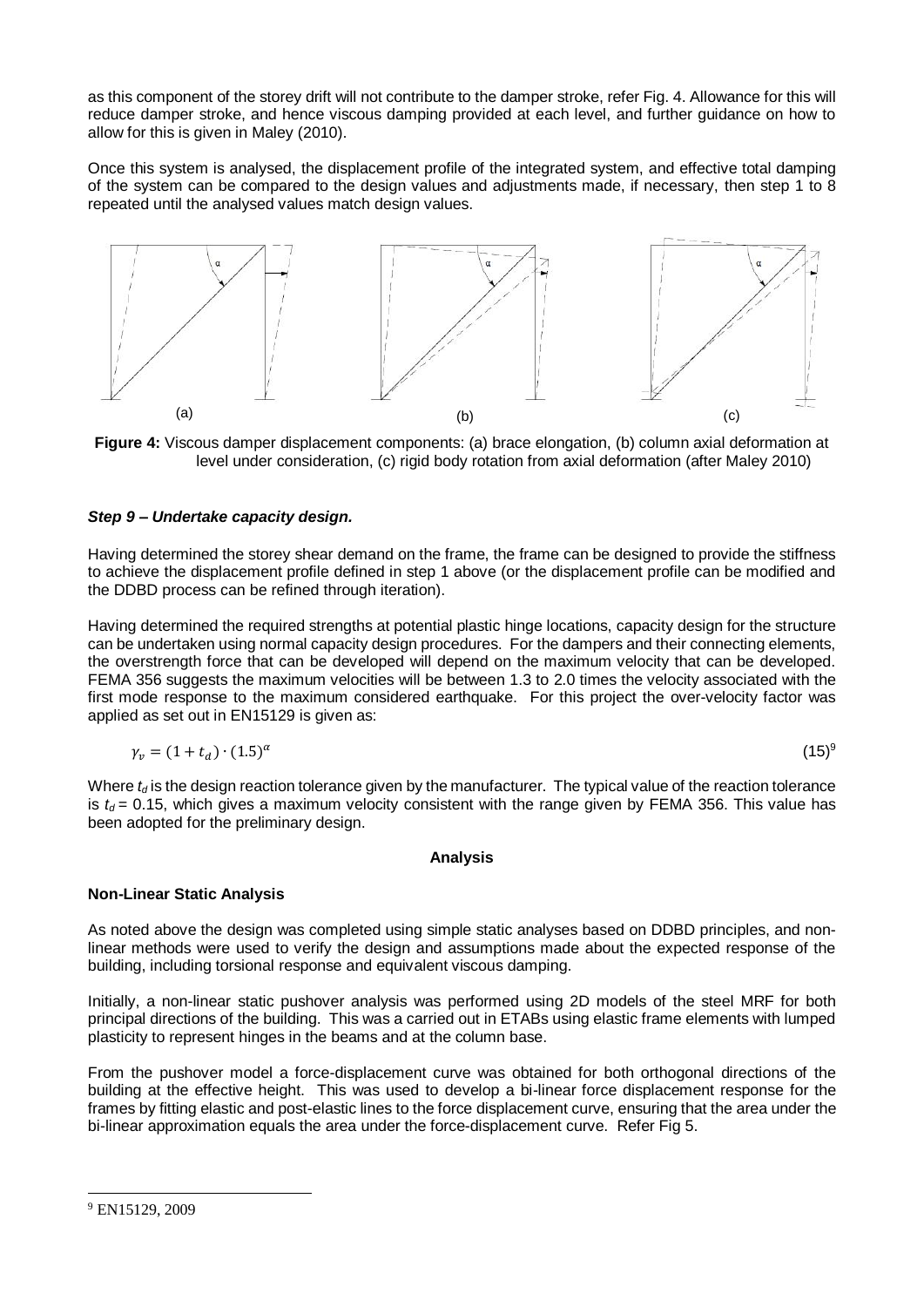#### Pushover - 2D Combined Frames Across



**Figure 5:** Force displacement curve of transverse frames only

This bi-linear curve was then used to set the design displacement (for the effective height at the ULS), considering that the displacement ductility demand on the frame was limited to minimise the plastic strains in the first formed hinges in the frame to a level that was consistent with the design philosophy. The bi-linear curve was also used to ensure that there was sufficient elastic strain energy in the frame to provide sufficient restoring force to prevent ratcheting and reduce residual drifts at MCE. Through this process a design displacement that gave a displacement ductility for the frame alone of approximately 1.25 was selected.

## **Earthquake Record Selection and Scaling**

A series of 14 ground motion pairs were used for the NLTHA to provide a thorough assessment of the seismic performance of the building and allow for consideration of the expected building response. This also allowed the application of the ASCE 7-10 approach of averaging of the results of at least seven records rather than considering the maximum of three records, as per NZS1170.5. However, we note that the displacement critical elements, such as the maximum damper stroke, were not taken as the average, but rather the maximum of the records considered.

The records used are shown in Table 1 and they are grouped in four sets.

| <b>Set</b>   | Event           | <b>Station</b>          | Year | Mag | PGa<br>(g) | <b>PGV</b><br>(cm/s) |
|--------------|-----------------|-------------------------|------|-----|------------|----------------------|
| 1            | CHC 22/02/2011  | <b>CBGS</b>             | 2011 | 6.2 | 0.529      | 33.4                 |
|              | CHC 22/02/2011  | CCCC                    | 2011 | 6.2 | 0.483      | 18.6                 |
|              | CHC 22/02/2011  | <b>CHHC</b>             | 2011 | 6.2 | 0.336      | 14.3                 |
|              | CHC 22/02/2011  | <b>REHS</b>             | 2011 | 6.2 | 0.713      | 23.9                 |
|              | CHC 22/02/2011  | D <sub>06</sub> C       | 2011 | 6.2 | 0.229      | 53.3                 |
| $\mathbf{2}$ | Northridge      | <b>Sylmar Converter</b> | 1994 | 6.7 | 0.795      | 130.3                |
|              | Chi-Chi, Taiwan | CHY101                  | 1999 | 7.6 | 0.452      | 108.5                |
|              | Turkey          | <b>DUZCE</b>            | 1999 | 7.1 | 0.519      | 79.5                 |
| 3            | Northridge      | Camarillo               | 1994 | 6.7 | 0.117      | 13.1                 |
|              | San Fernando    | Glendale                | 1971 | 6.6 |            |                      |
|              | Chi-Chi, Taiwan | CHY015                  | 1999 | 7.6 | 0.176      | 26.8                 |

| Table 1. | Selected Earthquake Records |
|----------|-----------------------------|
|----------|-----------------------------|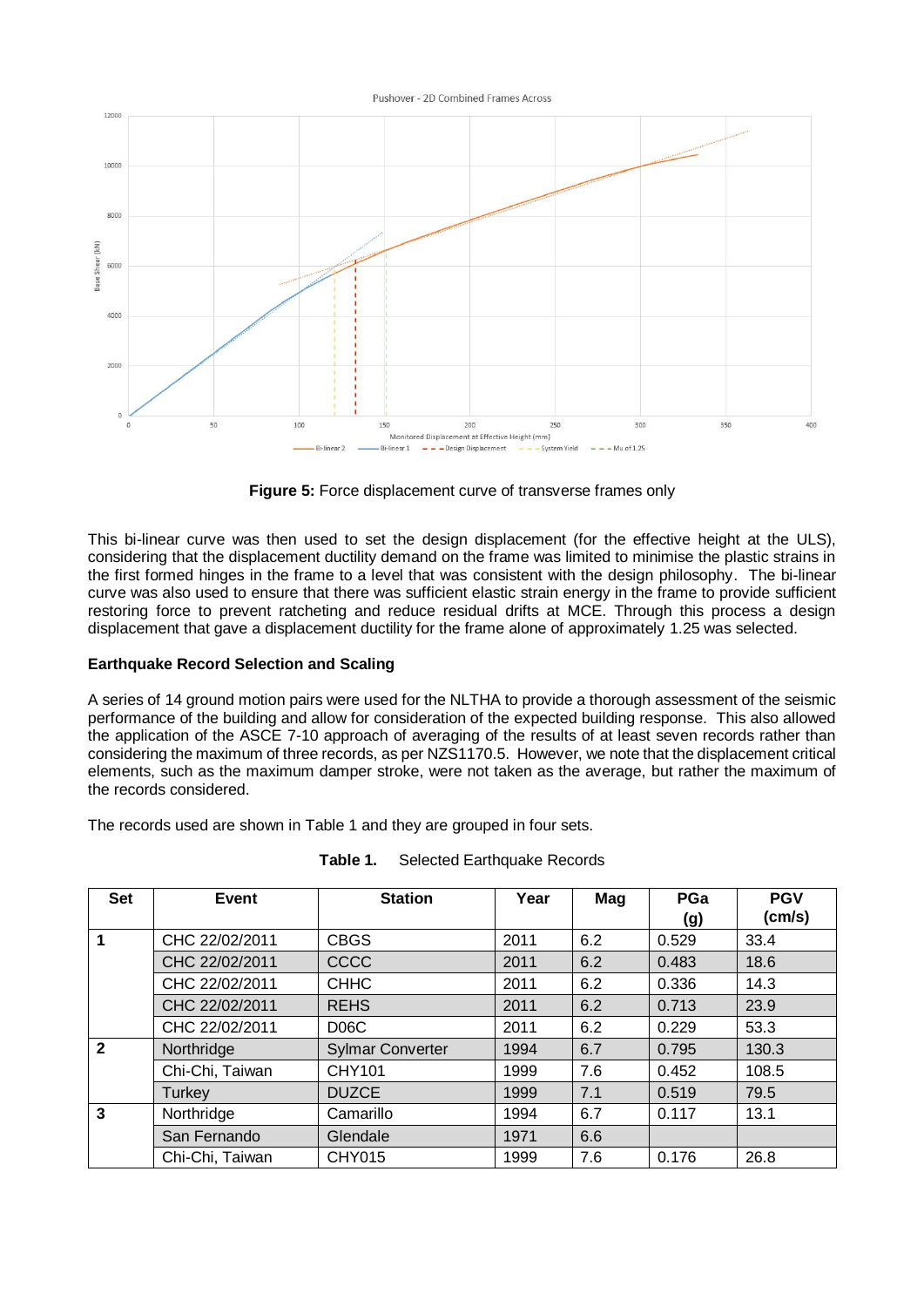| $\boldsymbol{A}$ | Loma Prieta     | Hollister - South &<br>Pine | 1989 | 6.9 | 0.301 | 56.6  |
|------------------|-----------------|-----------------------------|------|-----|-------|-------|
|                  | Landers         | Amboy                       | 1992 | 7.3 | 0.147 | 19.7  |
|                  | Chi-Chi, Taiwan | <b>TCU065</b>               | 1999 | 7.6 | 0.823 | 127.8 |

Set 1 – Five un-scaled records from the CBD for the Christchurch earthquake, selected to understand how the building could be expected to perform relative to the observed performance of buildings in Christchurch. Considering the high spectral acceleration and displacement demand of these records, well in excess of the 500 year design level, and in most cases also of the 2500 year design level, it could have been anticipated that these un-scaled records would result in a drift demand well above the MCE design drifts of approximately 3.0% and 3.6% for 2D and 3D analysis models respectively (2D drift is reduced to allow for torsional effects). However, the predicted drift of the 2D and 3D model was still within this limit, as shown in Figure 6.



**Figure 6:** Inter-storey drift profile and ULS and MCE, respectively

Set 2 – Three records featuring strong near-source effects (fault to site distance < 30km) from different shallow crustal events worldwide. All records within this set are scaled to the ULS (500 years return period) response spectra in accordance with NZS1170.5.

Set 3 – Three records featuring far-field properties (fault to site distance >30km), significant magnitude (M>6.5) and significant duration. All records within this set are scaled to the ULS (500 years return period) and MCE (2500 years return period) response spectra in accordance with NZS1170.5.

Set 4 – Three records featuring far-field properties (fault to site distance >30km), significant magnitude (M>6.5) and significant duration. The disaggregated seismic hazard model for Christchurch shows that for major events with larger magnitudes will dominate long period vibration structures i.e.  $T<sub>1</sub>$ >1s - refer Tarbali (2014). Therefore, records have been selected in this set that represent rupture of the Alpine, Hope and Porters Pass fault sources as per Tarbali (2014), with weighting given to those records with higher peak ground velocity (PGV). All records within this set are scaled to the ULS (500 years return period) and MCE (2500 years return period) response spectra in accordance with NZS1170.5.

Records sets three and four were used for analysis at both ULS and MCE, while record sets one and two were used for analysis at MCE and ULS respectively.

## **Non-Linear Time history Analyses**

Non-linear time history analyses (NLTHA) were first carried out on two-dimensional (2D) models initially to ensure that modelling results were compatible with expectations from the DDBD, particularly with respect to damping contributions from the FVD system. This was done by calculating energy components for the peak (in terms of drift demand at the effective height) ULS cycle based on initial and final conditions of the system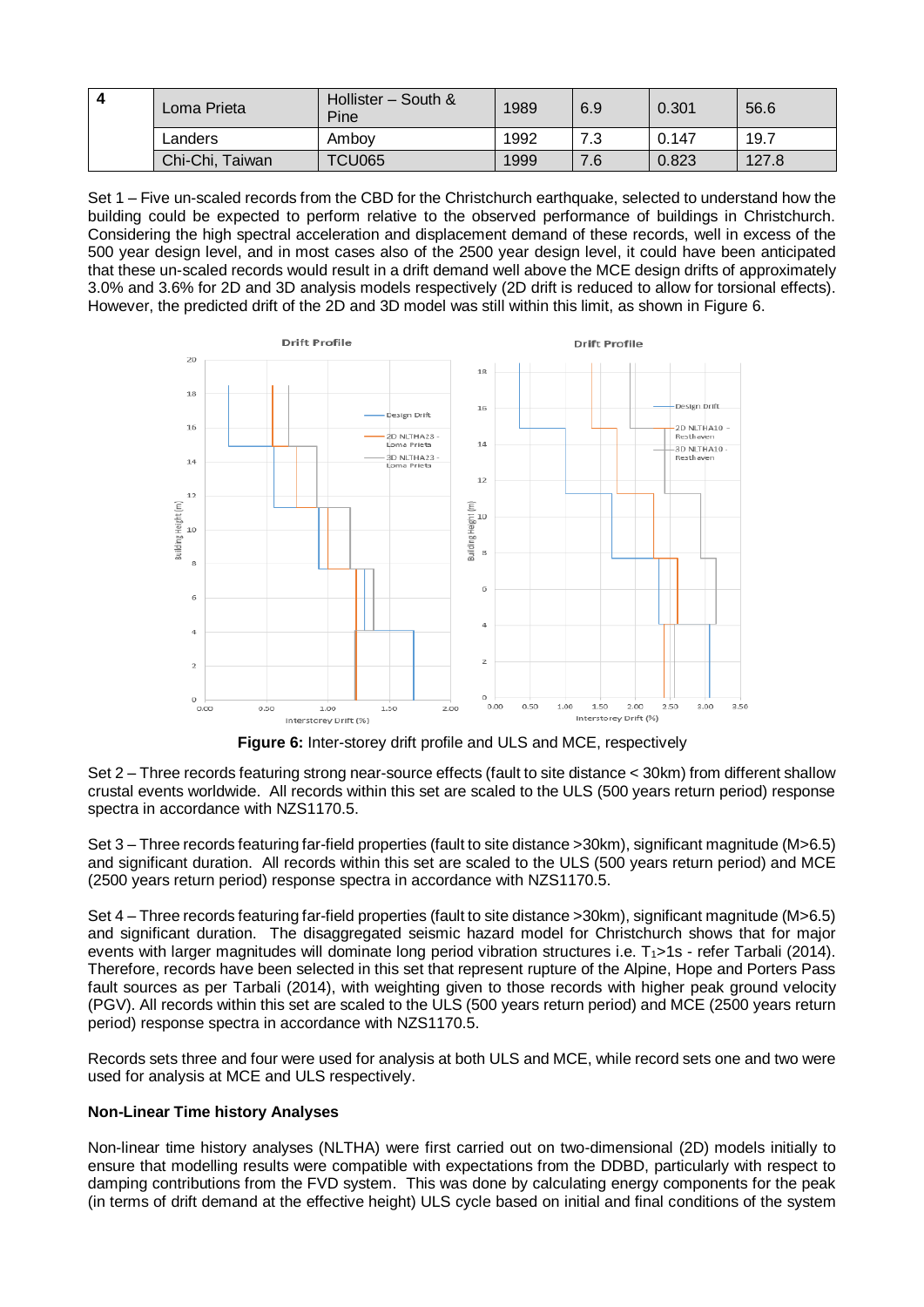and force, velocity, and displacement outputs during the peak cycle.

This analysis confirmed that the viscous damping provided by the FVD was approximately 32% of critical damping, which was consistent with the value used in the DDBD. The hysteretic damping provided by the frame was simply taken from the force-displacement profile of the frame without the dampers. The combined systems gave an equivalent viscous damping of approximately 36%, which aligned with that used in the DDBD.

Additionally there was relatively good alignment between the storey drifts used in the DDBD and 2D NLTHA, as shown in Fig 5. The DDBD procedure tended to overstate the storey drifts at the lower (critical) levels and understate the drift at the up levels relative to the NLTHA.

The design was finally verified on three-dimensional models for the whole set of acceleration records, to consider the effects of bi-directional excitation, stiffness eccentricity and accidental eccentricity. The response is evaluated in terms of structural deformations, as storey drift up the building compared to the DDBD drift profile in Fig. 5 for both ULS and MCE limit states. The corner displacements from the 3D NLTHA are shown for an average ULS and peak MCE record relative to the DDBD design profile in Fig 7. The relative maximum floor accelerations for an average ULS and peak MCE record are also shown in Fig 7.



**Figure 7:** Storey displacements for ULS and MCE records, and Inter-storey drift profile

When considering bi-directional excitation, the stiffness eccentricity and accidental eccentricity, the 3D NLTH analysis showed an increase in the drift demand from the results obtained with 2D planar models, as was expected. This increase was approximately 15% at ULS, as was anticipate, but increased to 25% as that largest storey increase at MCE, which was larger than anticipated and allowed for in the 2D DDBD approach.

This increase in drift by such an amount was unexpected, as the building is relatively regular with only a small difference between the centres of mass and of stiffness. This is likely to be due to the viscous dampers, providing little stiffness at the peak drift (as velocity approaches zero) even when positioned around the perimeter of the building, and reduced stiffness in the perimeter moment frames as yielding becomes more pronounced at for the MCE event.

The maximum inter-storey drift obtained by 3D NLTHA at ULS is 1.35% which is less than the target drift of 2.0% and well inside the code limit of 2.5%.

The peak floor accelerations have been evaluated to estimate the magnitude of the diaphragm forces and hence the strength required at connections of the latter with the lateral resisting elements (frames and dampers). The peak floor velocity has also been evaluated to ensure that, at MCE, the peak damper velocity is within the maximum manufacturing limit specified of 300mm/s.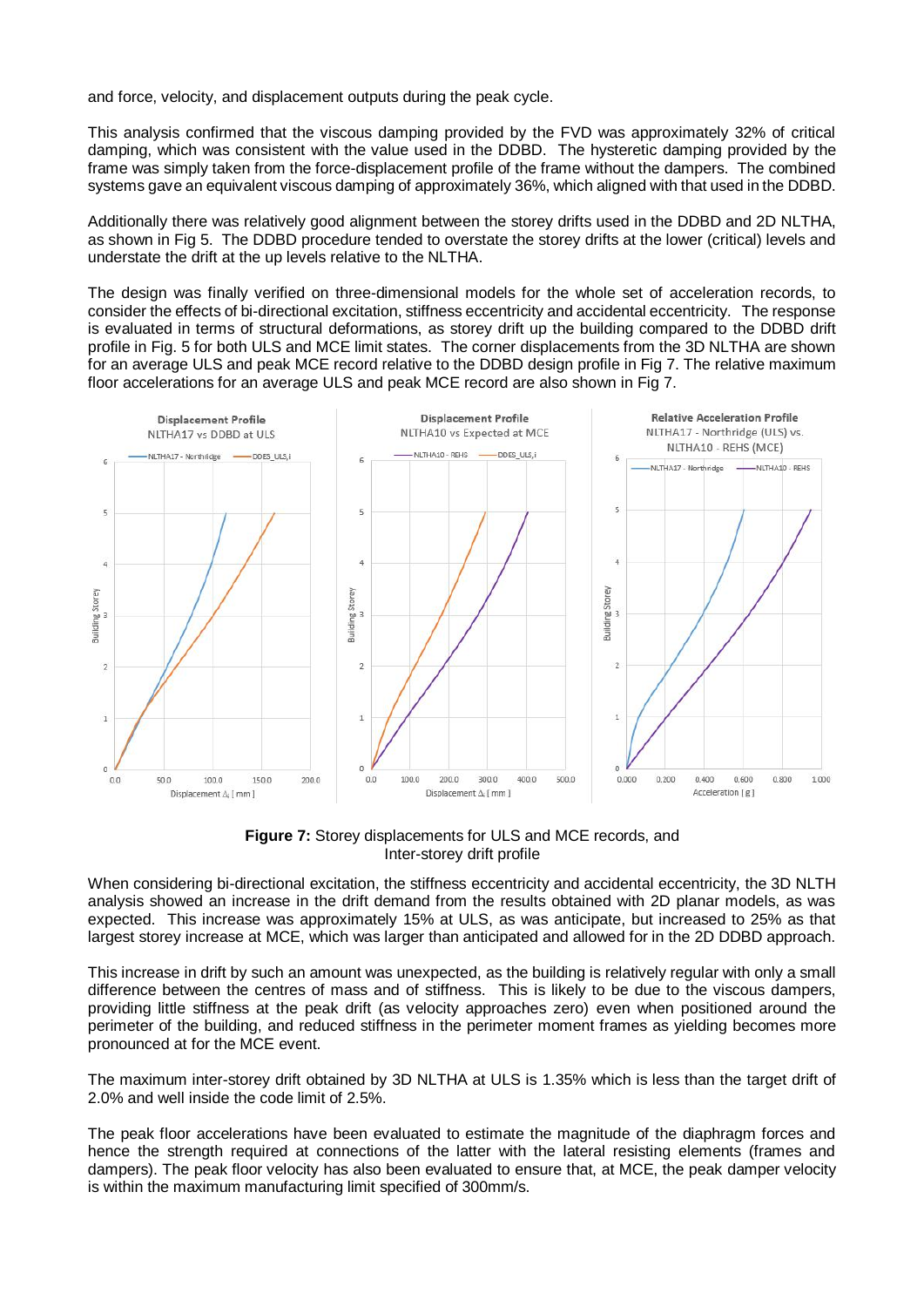## **Detailed Design and Construction**

## **Detailed Design**

The FVD's are typically delivered as a proprietary unit, and the design for the connecting steel brace and gusset connection is the designer's responsibility. The brace design was completed in accordance with NZS3404, using element category and designing for the over velocity actions from the damper. Likewise, the gusset was design using a capacity design approach, but using the uniform force method of AISC 2012.

The FVD's require a pinned connection at (at least) one end to prevent damage to the damper unit. For this project damper units were supplied by Taylor Devices and incorporated a spherical bearing in the clevis plate to allow the building to drift in the direction perpendicular to the primary axis of the brace without causing damage to the damper piston and seals. For this project both ends of the brace were pinned due to aesthetic reasons, but is common practice to weld or bolt the connection at the 'dead' end of the brace in a similar manner to connections for a BRB.

The use of gusset plates with a ductile moment frame design did require consideration that effective rigid zone that the gusset creates beyond the column face, effectively pushing the critical region of the plastic hinge to the end of the gusset plate.

One significant advantage of this form of braced lateral system is that it allows the construction time on site to be significantly reduced. Firstly the use of a moment frame that is designed for 75% of the base shear allows the steelwork to be erected without any construction bracing to temporary lateral support. Secondly, the dampers are a long lead item (approximately 26 weeks for this building), so the majority of the building could be completed without dampers in place, and these were installed at a later date.

To maximise the speed of erection on site the frame was designed as a "column tree", with beam moment joints welded in the shop, and simple bolted beam splice connections used to erect the frame on site. Columns were delivered to site and stood up as a single unit, to allow the maximum amount of work in the shop and do away with time consuming column splice joints on site. Figure 8 and 9 show the columns being erected and the completed frame with the dampers in place.



**Figure 8:** Erection of columns **Figure 9:** Frame with the viscous dampers in place

### **Conclusion**

The use of fluid viscous dampers in combination with steel moment frames provide substantial benefits in terms of building performance. Whilst this technology has seen little application in New Zealand it has wide acceptance as part of a seismic system in the US, Asia and parts of Europe. With a move to greater focus on building performance and low damage design in New Zealand, the use of FVD's offers a solution that is cost effective and merits greater consideration by designers, both in new builds and seismic retrofit projects.

The use of FVD's on this case study project reduced the seismic demand on the steel moment frame, by providing high levels of equivalent viscous damping of the system, providing substantial benefits in both the